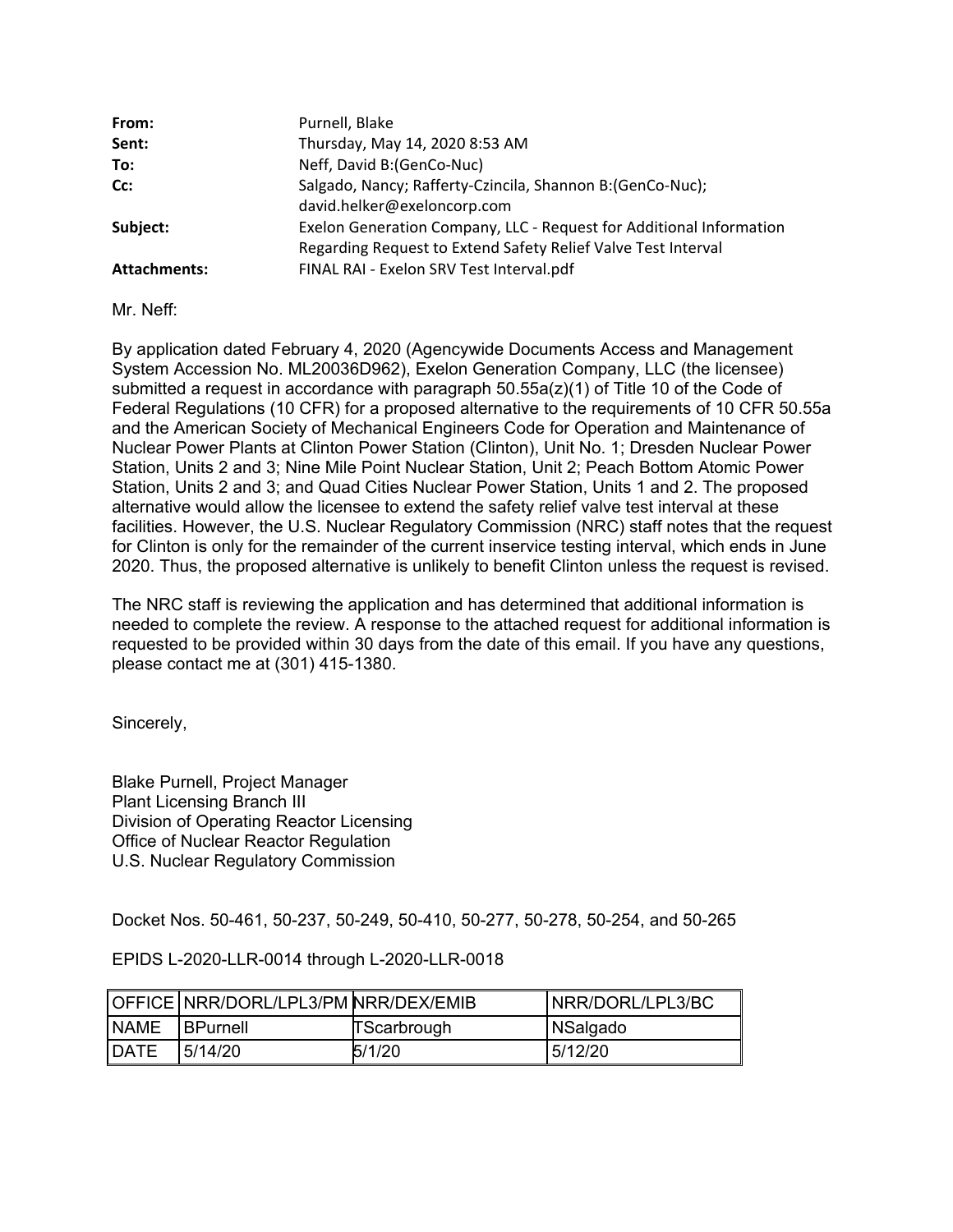**Hearing Identifier:** NRR\_DRMA **Email Number:** 583

**Mail Envelope Properties** (CH2PR09MB43612197CAA8B9BE9048A435E6BC0)

**Subject:** Exelon Generation Company, LLC - Request for Additional Information Regarding Request to Extend Safety Relief Valve Test Interval<br>Sent Date: 5/14/2020 8:53:09 AM **Sent Date:** 5/14/2020 8:53:09 AM **Received Date:** 5/14/2020 8:53:00 AM<br> **From:** Purnell. Blake Purnell, Blake

**Created By:** Blake.Purnell@nrc.gov

**Recipients:** 

"Salgado, Nancy" <Nancy.Salgado@nrc.gov> Tracking Status: None "Rafferty-Czincila, Shannon B:(GenCo-Nuc)" <Shannon.Rafferty-Czincila@exeloncorp.com> Tracking Status: None "david.helker@exeloncorp.com" <david.helker@exeloncorp.com> Tracking Status: None "Neff, David B:(GenCo-Nuc)" <david.neff@exeloncorp.com> Tracking Status: None

#### **Post Office:** CH2PR09MB4361.namprd09.prod.outlook.com

| <b>Files</b>                             | Size | Date & Time          |
|------------------------------------------|------|----------------------|
| MESSAGE                                  | 1915 | 5/14/2020 8:53:00 AM |
| FINAL RAI - Exelon SRV Test Interval.pdf |      | 151598               |

| <b>Options</b>              |        |
|-----------------------------|--------|
| <b>Priority:</b>            | Normal |
| <b>Return Notification:</b> | No     |
| <b>Reply Requested:</b>     | No     |
| <b>Sensitivity:</b>         | Normal |
| <b>Expiration Date:</b>     |        |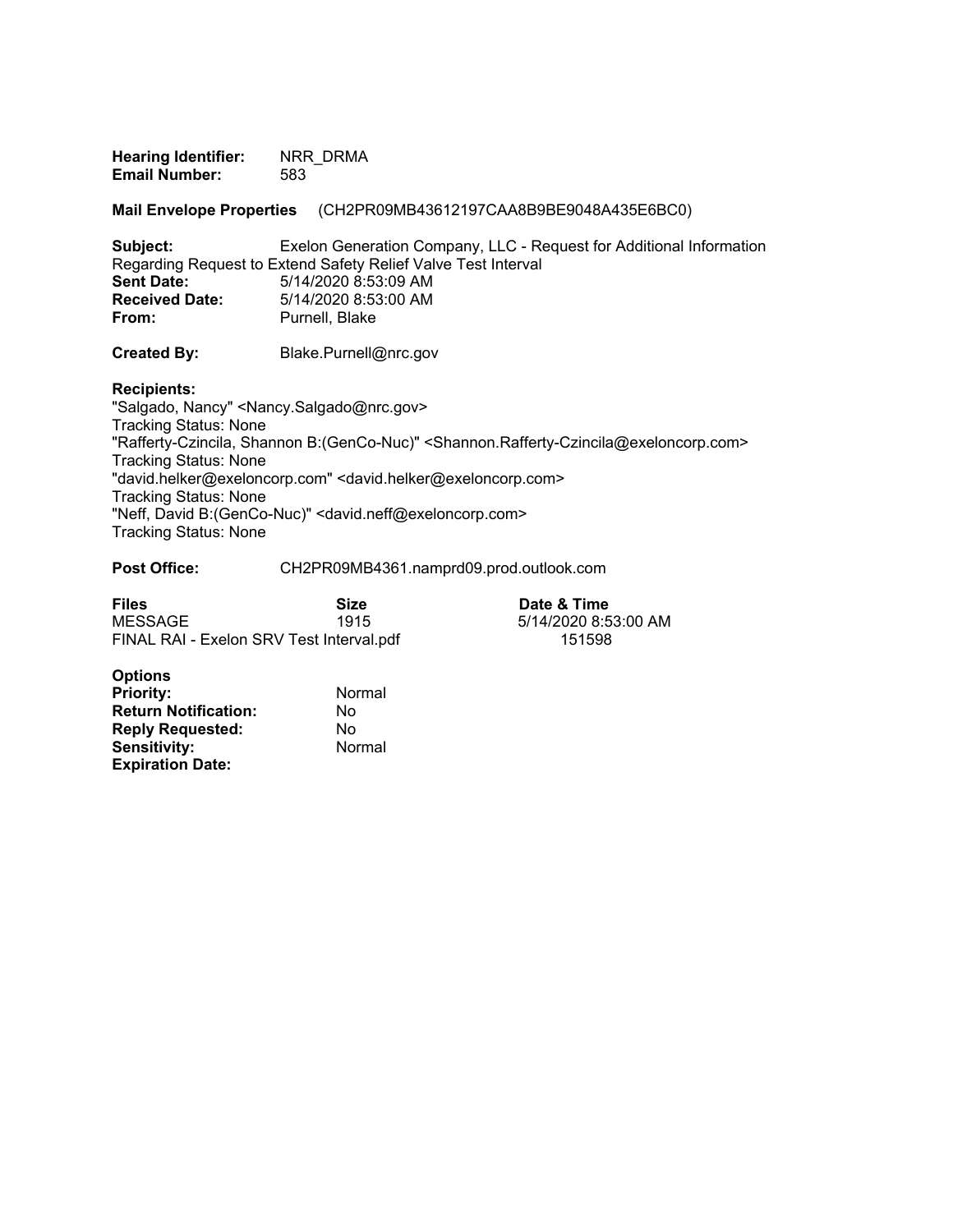# REQUEST FOR ADDITIONAL INFORMATION

# EXELON GENERATION COMPANY, LLC

# PROPOSED ALTERNATIVE TO EXTEND SAFETY RELIEF VALVE TEST INTERVAL

# DOCKET NOS. 50-461, 50-237, 50-249, 50-410, 50-277, 50-278, 50-254, AND 50-265

By application dated February 4, 2020 (Agencywide Documents Access and Management System (ADAMS) Accession No. ML20036D962), Exelon Generation Company, LLC (the licensee) submitted a request in accordance with paragraph 50.55a(z)(1) of Title 10 of the *Code of Federal Regulations* (10 CFR) for a proposed alternative to the requirements of 10 CFR 50.55a and the American Society of Mechanical Engineers (ASME) Code for Operation and Maintenance of Nuclear Power Plants (OM Code) at Clinton Power Station (Clinton), Unit No. 1; Dresden Nuclear Power Station (Dresden), Units 2 and 3; Nine Mile Point Nuclear Station, Unit 2 (NMP-2); Peach Bottom Atomic Power Station (Peach Bottom), Units 2 and 3; and Quad Cities Nuclear Power Station (Quad Cities), Units 1 and 2. The proposed alternative would allow the licensee to extend the safety relief valve (SRV) test interval at these facilities.

The U.S. Nuclear Regulatory Commission (NRC) has reviewed the application and determined that the information below is needed to complete its review.

### **Request for Additional Information (RAI) 1**

Currently, each of the licensee's facilities is required to test at least 20 percent of the SRVs every 24 months. As an alternative to this requirement, the licensee proposes to test 40 percent of the SRVs at each facility within a 48-month interval. For each facility, the SRV models affected by the proposed alternative are listed in the table below. Under the proposed alternative, it is possible for more than 24 months to elapse between tests of an SRV model.

| <b>Facility</b>            | <b>SRV Models</b>                    |
|----------------------------|--------------------------------------|
| Clinton                    | Dikkers Model G-471                  |
| Dresden Units 2 and 3      | Target Rock 3-Stage Model 67F        |
| $NMP-2$                    | Dikkers Model G-471                  |
| Peach Bottom Units 2 and 3 | Target Rock Models 73-67F and 74-67F |
| Quad Cities Units 1 and 2  | Target Rock 3-Stage Model 74-67F and |
|                            | Dresser Model 3777Q                  |

Describe any plans to coordinate and share data regarding the SRV testing program at different units and sites that have the same SRV model. Describe any measures to obtain information on the performance of the various model SRVs at intervals more frequent than once every 48 months, such as staggering the testing at different reactor units that have the same SRV model.

# **RAI 2**

For each facility, Exelon is requesting an alternative to the requirements in paragraph I-1320(a) of the ASME OM Code, Mandatory Appendix I. However, the facilities are not all on the same edition and addenda of the ASME OM Code. Currently, the 2004 Edition through 2006